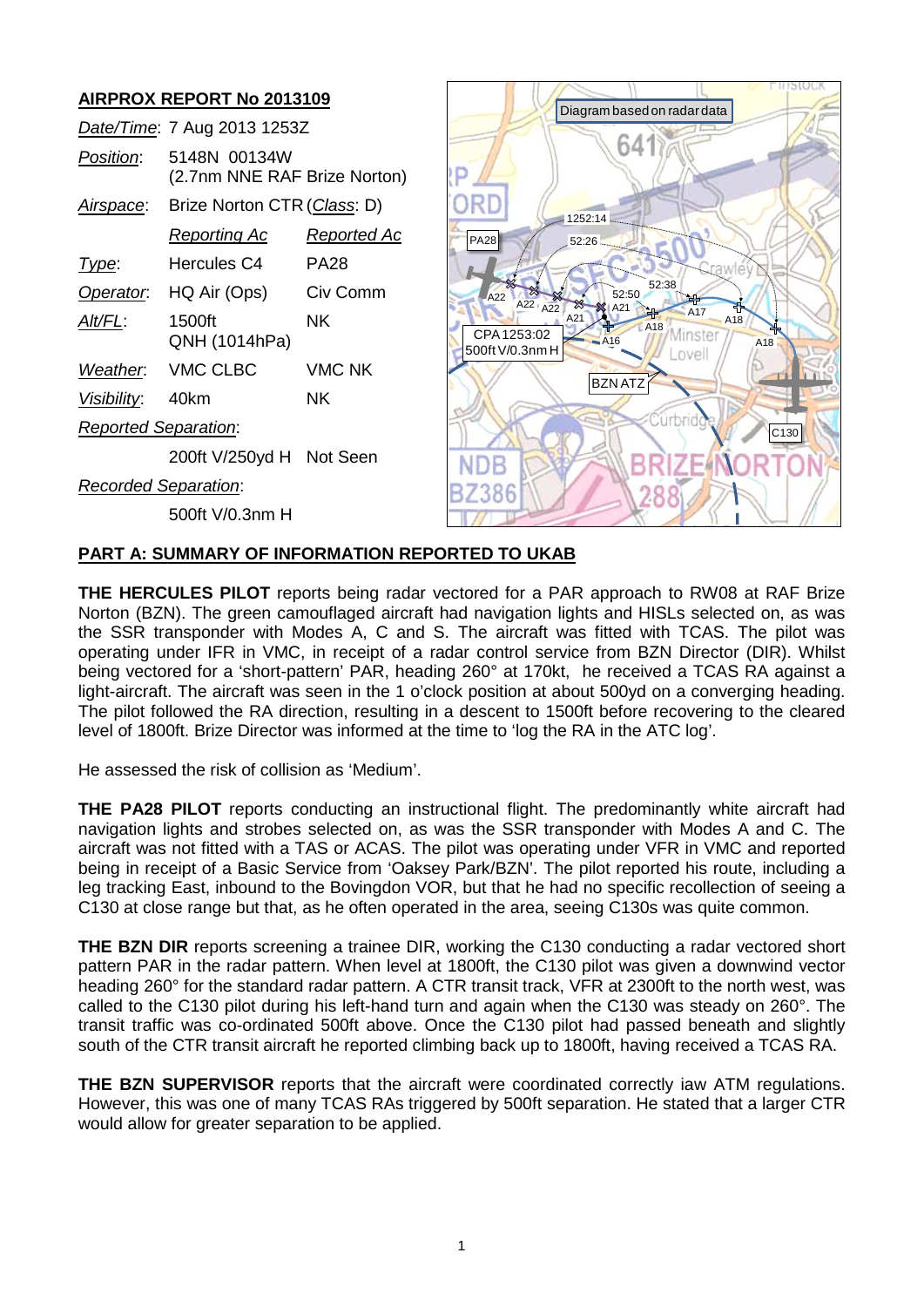# **Factual Background**

The weather at RAF Brize Norton was recorded as follows:

METAR EGVN 071250Z 05008KT 9999 FEW045 BKN250 21/09 Q1014 BLU NOSIG

## **Analysis and Investigation**

## **Military ATM**

This incident occurred 2.8nm NNE of RAF Brize Norton at approx 1253:04 on 7 Aug 13 between a C130 and a PA28. The C130 was operating IFR in the BZN Radar Training Circuit, in receipt of an ATS from BZN DIR. The PA28 was conducting a VFR transit of the BZN CTR in receipt of an ATS from BZN Radar (RAD).

All heights/altitudes quoted are based upon SSR Mode C from the radar replay unless otherwise stated.

Analysis of the BZN RT determined that the C130 was flying at 1800ft on the BZN QNH of 1014hPa, whilst the PA28 pilot had been instructed to cross the CTR at 2300ft on the BZN QNH in order to de-conflict from the C130. Both pilots confirmed that they were level at their respective altitudes prior to the incident, and this is borne out by the NATS Ltd radar replay.

At 1251:18, DIR provided the C130 pilot with TI on the PA28, and this was updated at 1252:23; at this point, 3.1nm lateral separation existed between the aircraft with the C130 indicating 1800ft and the PA28 indicating 2200ft. At 1251:07, RAD provided the PA28 with TI on the C130 and this was updated at 1252:34, with the PA28 pilot reporting "*visual, no threat*"; at this point, 2.3nm lateral separation existed between the aircraft with the C130 indicating 1800ft and the PA28 indicating 2200ft.

At 1252:46, the SSR Mode C from the PA28 indicated 2100ft, an altitude that was maintained for the remainder of the incident sequence; Figure 1 depicts the incident geometry at this point, SSR 3A 3701 was the PA28, SSR 3A 3741 was the C130.



Figure 1: Incident Geometry at 1252:46

At 1253:02, the SSR Mode C from the C130 indicated that the aircraft had commenced a descent, presumably in response to the TCAS RA reported by the pilot. The CPA occurred between sweeps of the radar at approx 1253:04; Figures 2 and 3 depict the incident geometry at these points.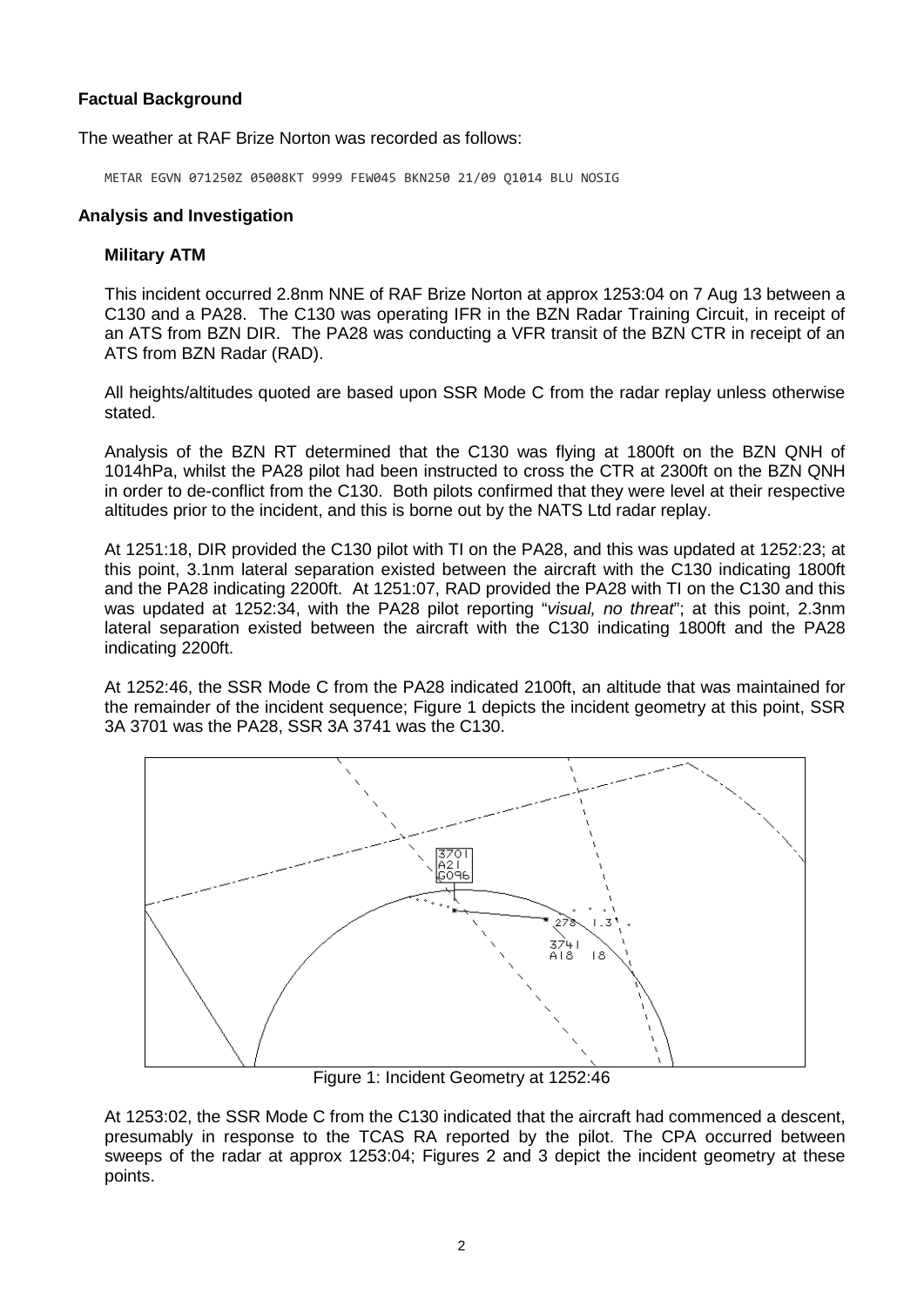

Figure 3: Incident geometry at 1253:06

MMATM, Chapter 35, paragraph 11a states that, in assessing level occupancy through the use of verified SSR Mode C data:

'An aircraft can be considered to be at an assigned level provided that the Mode C readout indicates 200 ft or less from that level.'

In this instance the PA28 remained within the level occupancy criteria for being level at 2300ft BZN QNH 1014hPa.

MMATM Chapter 11, Annex B, paragraph 3 states that:

'Within Class D airspace, ATC meets its responsibilities for preventing collisions between aircraft by ... passing IFR flights Traffic Information on VFR flights and traffic avoidance on request.'

MMATM Chapter 11, Annex B, paragraph 11 states that:

'Responsibility for the separation of VFR flights from IFR flights and other VFR flights rests entirely with the VFR pilot. Nevertheless, controllers **should** provide VFR pilots with sufficient information about other aircraft in Class D airspace to assist them to achieve their own separation'.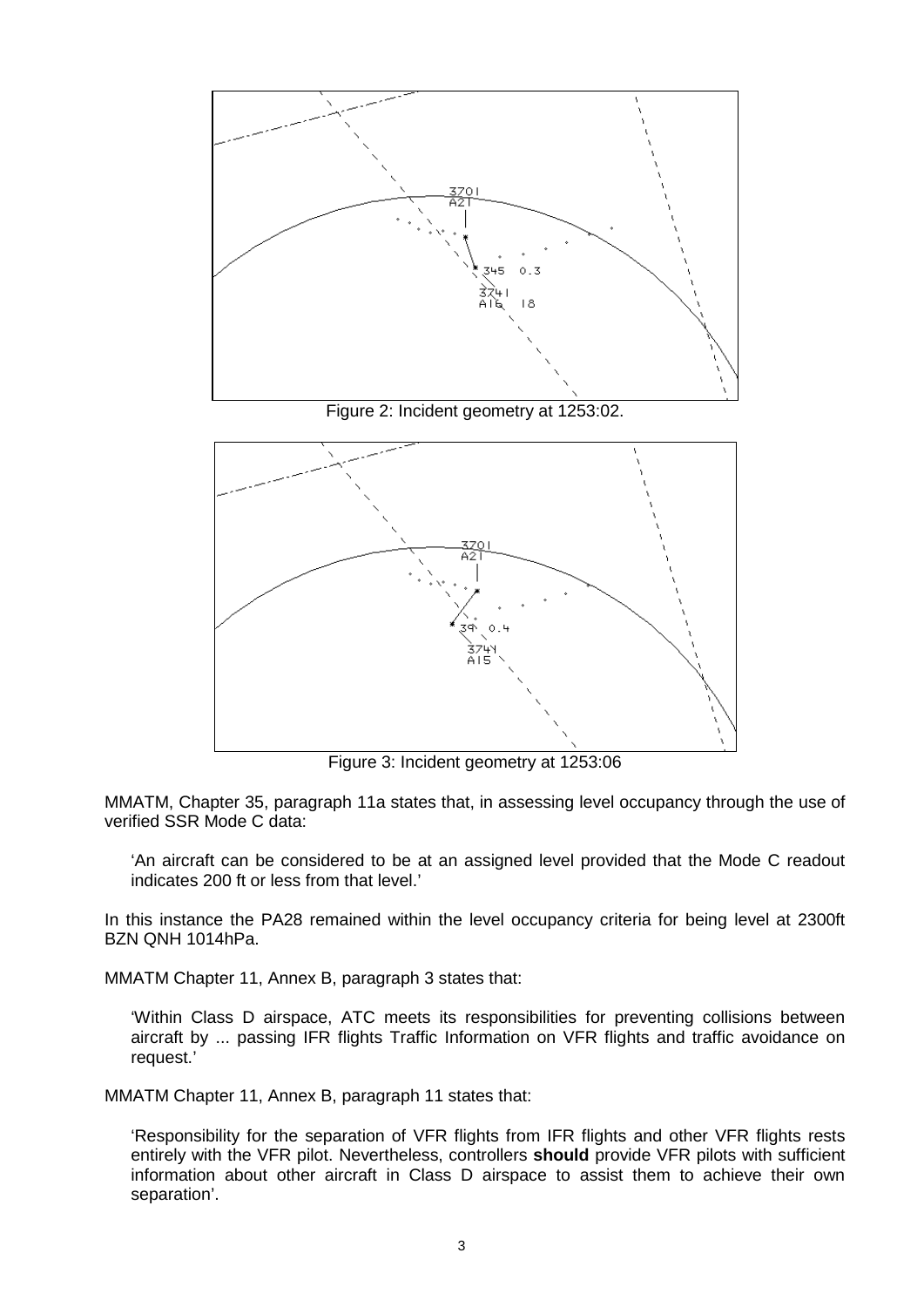From an ATM perspective, BZN ATC provided timely and accurate TI to the crews of both aircraft and exceeded the regulatory requirement by separating the C130 and PA28 vertically by 500ft. The PA28's crew was able to utilise this TI to visually acquire the C130 at a range of 2.3nm and deemed the aircraft to be "*no threat*", thus there was no risk of collision. Although the PA28's SSR Mode C remained within the tolerance that indicated level flight at 2300ft, the aircraft may have deviated from this altitude sufficiently to trigger a TCAS RA onboard the C130. Given the minimal lateral separation that existed between the PA28 and the C130 at the point that the PA28 first indicated 2100ft, it would not have been possible for BZN ATC personnel to have taken any meaningful action to have prevented the C130 crew from receiving a TCAS RA. Moreover, given the conflicting tracks of the 2 ac, it is likely that a TCAS RA would have been generated without the observed SSR Mode C altitude deviation of the PA28. BM SPA have highlighted to the MAA the potential hazards associated with the generation of 'nuisance' TCAS RAs through the utilisation of reduced vertical separation and have requested that they review the relevant Regulation.

# **UKAB Secretariat**

The legal basis of flight in Class D airspace is complex. After consultation with CAA FOI and ATSI it was determined that the pilot of the C130, operating under IFR in Class D, was required to comply with the air traffic control clearance in accordance with the Rules of the Air Rule 36 (Compliance with air traffic control clearance and notified procedures) whilst also being required to give way to converging traffic on the right in accordance with Rule 9 (Converging). This would have been achievable by requesting permission from ATC before manoeuvring to give way but the indication of a TCAS RA necessitated an immediate manoeuvre for the purpose of avoiding danger and as such the pilot was authorised by Article 160 of the Air Navigation Order to depart from the rules to the extent he felt necessary.

### **Comments**

### **HQ Air Command**

This incident has served as a timely reminder that lookout remains a vital element of the workcycle when operating in airspace that includes VFR traffic, whether controlled or not.

### **Summary**

A C130 and a PA28 flew into confliction at 1253:02 on 7th August 2013, 2.7nm NNE of RAF Brize Norton, within the Class D airspace of the Brize CTR. Both pilots were in receipt of ATC clearances, the C130 pilot operating under IFR and the PA28 pilot VFR.

# **PART B: SUMMARY OF THE BOARD'S DISCUSSIONS**

Information available included reports from the pilots of both ac, transcripts of the relevant RT frequencies, radar video recordings, reports from the air traffic controllers involved and reports from the appropriate ATC and operating authorities.

The Board first considered the pilots' actions. The C130 pilot was operating under IFR with an ATS in Class D airspace, following radar vectors in the RTC. He saw the PA28 at a reported range of 500yd and followed a TCAS 'descend' manoeuvre RA. The C130 pilot had been given timely Traffic Information on the PA28, and the Board opined that the C130 crew's visual sighting at a reported range of 500yd was much later than the conditions allowed. The Board reflected that ATC separation is provided only between IFR/IFR, and IFR/SVFR traffic in Class D, and that it is the sole responsibility of VFR pilots to avoid IFR traffic. Additionally, no separation minima are stipulated by which such VFR pilots have to avoid IFR traffic. The PA28 pilot was in receipt of a clearance to transit the BZN CTR under VFR. Members opined that it was likely he slowly descended to an altitude indicated as 2100ft by his Mode C, but that it was not possible to establish whether this was